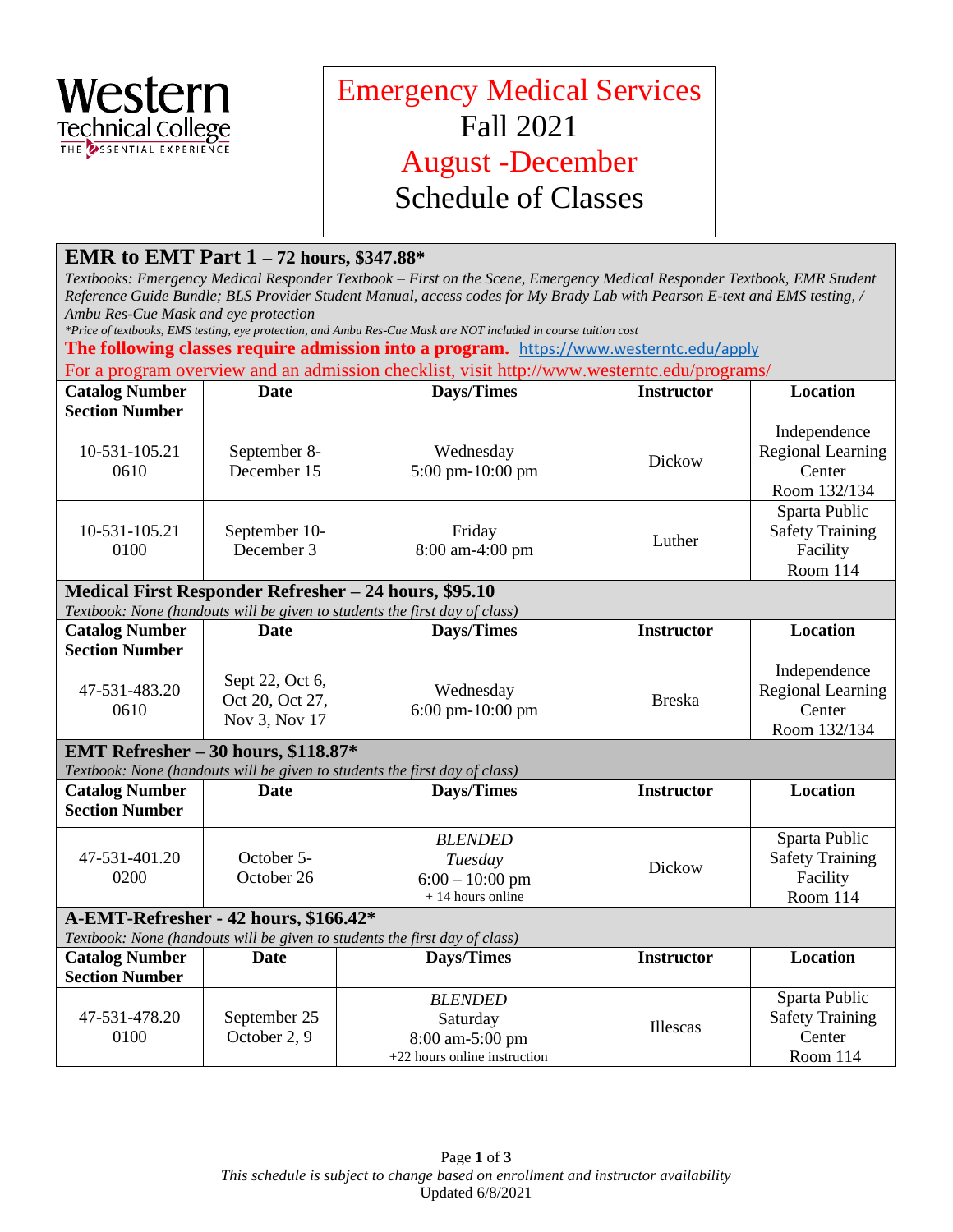| Ambulance Driving - 8 hours, \$32.70* |             |                          |                   |                                                               |  |  |  |  |  |
|---------------------------------------|-------------|--------------------------|-------------------|---------------------------------------------------------------|--|--|--|--|--|
| Textbook: None                        |             |                          |                   |                                                               |  |  |  |  |  |
| <b>Catalog Number</b>                 | <b>Date</b> | Days/Times               | <b>Instructor</b> | Location                                                      |  |  |  |  |  |
| <b>Section Number</b>                 |             |                          |                   |                                                               |  |  |  |  |  |
| 47-531-403.20<br>0100                 | October 2   | Saturday 8:00 am-5:00 pm | Dickow            | Sparta Public<br><b>Safety Training</b><br>Center<br>Room 155 |  |  |  |  |  |

**The following classes require admission into a program.** Emergency Medical Technician,

EMT Basic Part 2 and Advanced EMT are certification courses. For a program overview and an admission checklist, visit<http://www.westerntc.edu/programs/>

**Emergency Medical Technician – Initial – 180 Hours + 10 patient contacts, \$869.70\* BLENDED is 144 hours face to face, 36 hours online, 10 patient contacts** 

 *Textbooks: EMT Student Reference Guide Bundle; Emergency Care 14th Ed. and Emscat.com Workbook by Limmer & Okeefe; Access codes to Platinum Planner and EMS Testing.* 

 *Ambu Res-Cue Mask, Eye Protection \*Price of textbook, Eye Protection, and Ambu Res-Cue Mask are NOT included in course cost* 

| Catalog                                                                                                                               | <b>Dates</b>                                                                         | Days/Times                                                                                                                                                                                                        | <b>Instructor</b> | <b>Location</b>                                                     |  |
|---------------------------------------------------------------------------------------------------------------------------------------|--------------------------------------------------------------------------------------|-------------------------------------------------------------------------------------------------------------------------------------------------------------------------------------------------------------------|-------------------|---------------------------------------------------------------------|--|
| <b>Number</b>                                                                                                                         |                                                                                      |                                                                                                                                                                                                                   |                   |                                                                     |  |
| <b>Section Number</b>                                                                                                                 |                                                                                      |                                                                                                                                                                                                                   |                   |                                                                     |  |
| 10-531-109.21<br>0200                                                                                                                 | September 8-<br>December 15<br><b>National Registry Testing</b><br>December 18, 2021 | <b>BLENDED</b><br>Monday<br>Virtual on-line with instructor<br>Wednesday (face to face)<br>$5:00 - 10:00$ pm                                                                                                      | Engstrand         | La Crosse Campus<br>K 022, 023, 209                                 |  |
| 10-531-109.21<br>0510                                                                                                                 | September 9-<br>December 16<br><b>National Registry Testing</b><br>December 18, 2021 | <b>BLENDED</b><br>Thursday<br>(face to Face)<br>$5:00 - 10:00$ pm                                                                                                                                                 | Zirk              | <b>Mauston Regional</b><br><b>Learning Center</b><br>MAU149/121/123 |  |
| 10-531-109.21<br>0400                                                                                                                 | September 7-<br>December 17<br><b>National Registry Testing</b><br>December 18, 2021 | <b>BLENDED</b><br>Monday – Friday, $2:00 - 3:30$ pm<br>M, W, Th (Face to face)<br>Tu, Fr (Virtual)<br>Plus 4 Saturdays (face to Face)<br>September 25, October 23,<br>November 13, December 11<br>Saturday: 8a-5p | L. Thompson       | <b>Black River Falls</b><br>Regional Learning<br>Center<br>Rm 140   |  |
| 10-531-109.21<br>0500                                                                                                                 | September 7-<br>December 17<br><b>National Registry Testing</b><br>December 18, 2021 | <b>BLENDED</b><br>Monday – Friday, $8:00-9:30$ am<br>M, W, Th (Face to face)<br>Tu, Fr (Virtual)<br>Plus 4 Saturdays (face to Face)<br>September 11, October 9,<br>November 6, December 4<br>Saturday: 8a-5p      | L. Thompson       | Royal High School<br>1501 Academy St<br>Elroy, WI                   |  |
| Remember It is the student's (or service providers) responsibility to get the required textbooks prior to the first day of class. The |                                                                                      |                                                                                                                                                                                                                   |                   |                                                                     |  |

instructor will NO LONGER be supplying textbooks.

Visit[: http://www.westerntcbooks.com/](http://www.westerntcbooks.com/) for more information.

## \*Price subject to change

Class cancellations are likely to occur with insufficient enrollment at 2 weeks prior to start date.